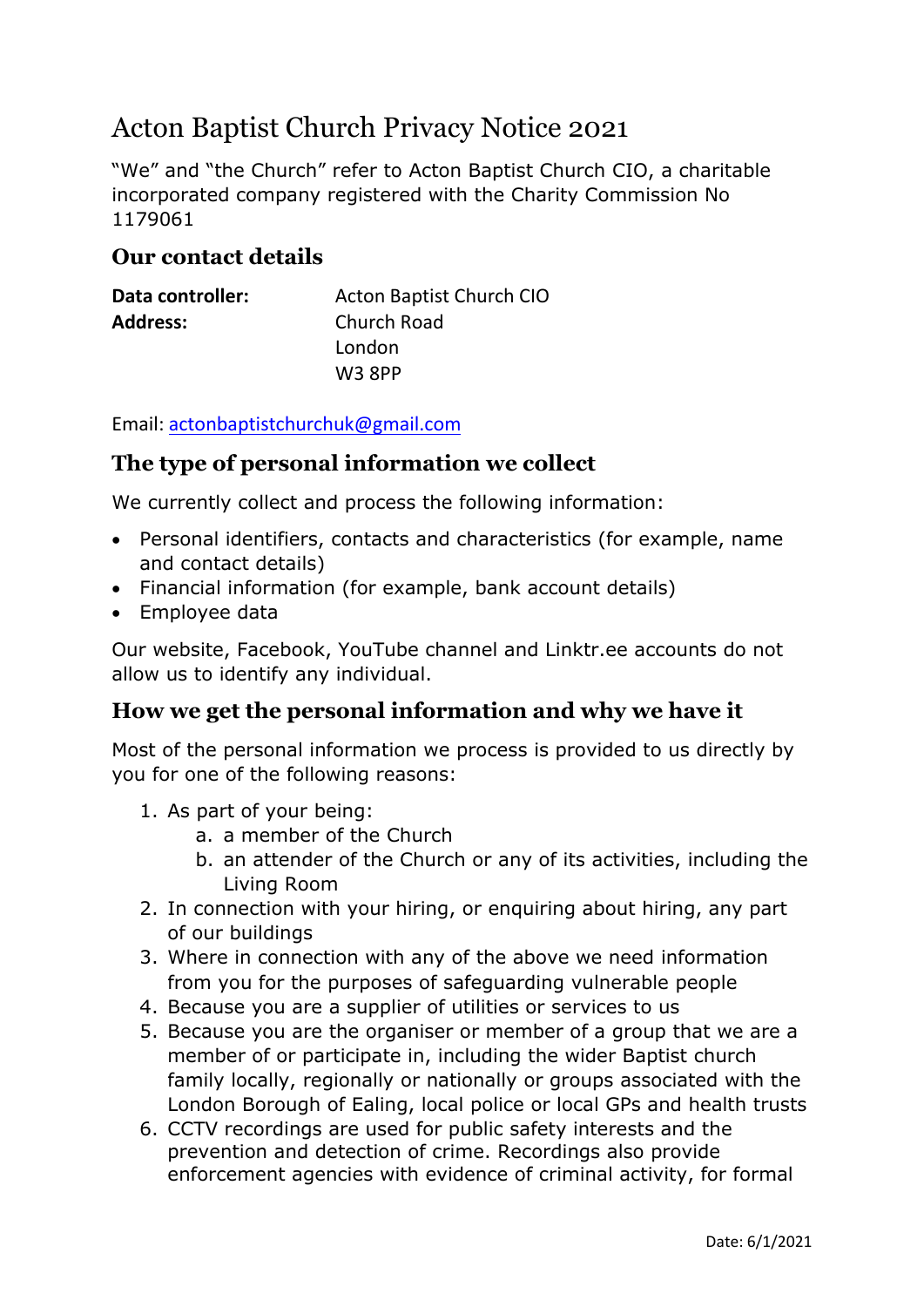actions including prosecutions in court and identification of offenders in investigations. These recordings contain images of the public going about their daily business on our property as well as offenders, persons wanted and missing.

We also receive personal information indirectly, from the following sources in the following scenarios:

• From professional fundraisers and fundraising platforms as part of fundraising effected for our benefit

# **We use the information that you have given us in order to:** For all persons

- A. Operate the church, including the Living Room, call meetings and inform members and attenders of activities, provide pastoral support and fulfil our objectives as a charity
- B. Meet statutory and regulatory obligations in relation to financial accounting, tax, financial reporting, data protection and charity notifications. We may also share this information with HMRC and any independent examiner of our accounts;
- C. Meet statutory and regulatory obligations in relation to safeguarding and the keeping of records, and reporting to authorities where we are obliged to do so. We may also share this information with the Baptist Union of Great Britain and London Baptist Association, health and local authority officials, the police and any other person with a lawful right;
- D. for the interest of public safety, the prevention and detection of crime, apprehension and prosecution of offenders and for legal proceedings.

#### As needed regarding hirers and suppliers

E. Maintain and manage supplies of utilities and services, including insurance, building repair and maintenance; together with arrangements for hiring of our buildings.

We do not sell data or share it for reward.

# **Under the General Data Protection Regulation (GDPR), the lawful bases we rely on for processing this information are:**

As regards:

Usages under A, D and E above – we have a **legitimate interest** to do so

Usages under B & C above – we have a **legal obligation**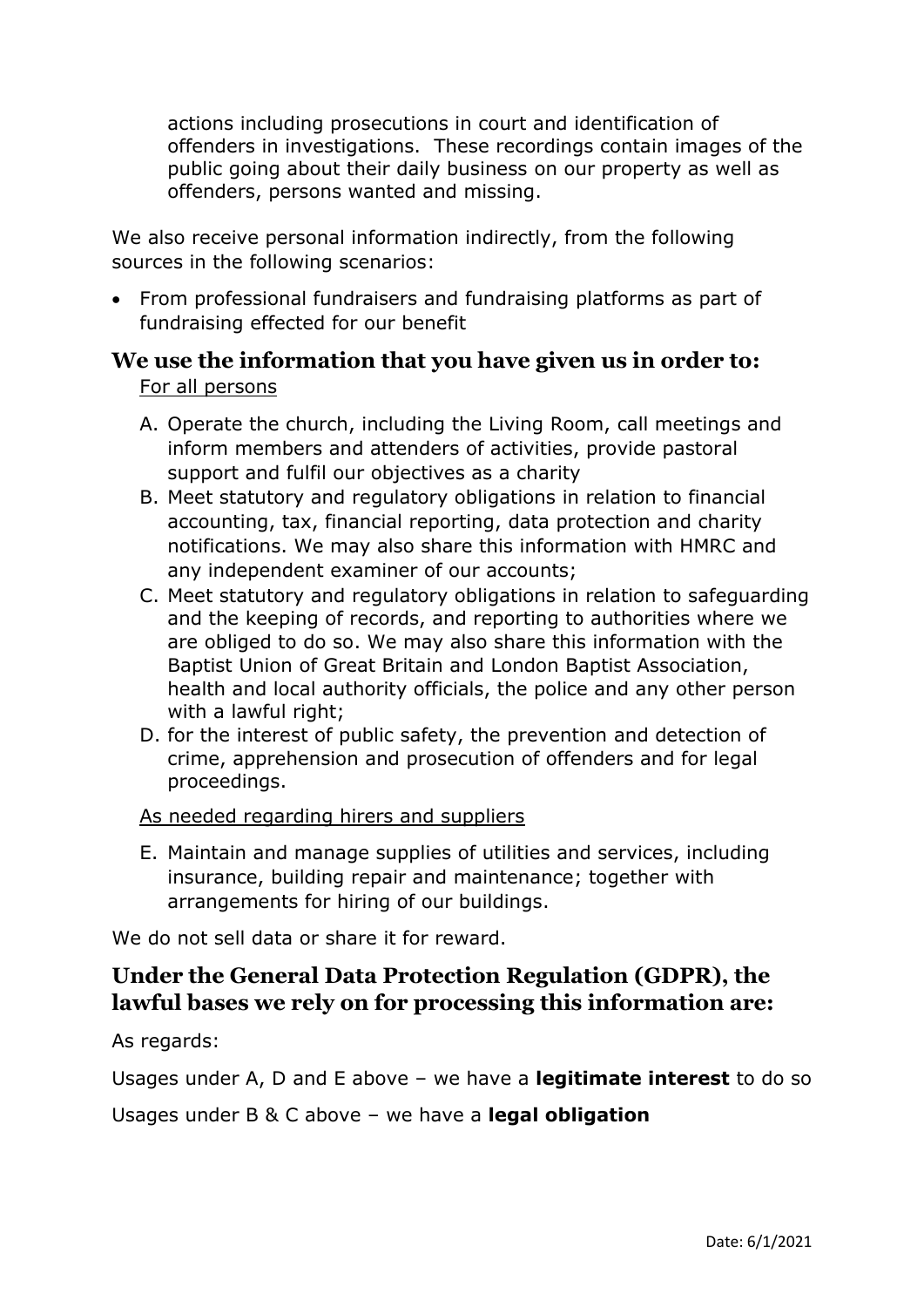Usage under A – additionally as regards the young people at the Living Room, in practice we seek **consent** for contact information from them or their legal guardians as appropriate.

### **How we store your personal information**

Your information is securely stored in the UK or in cloud services within the EU or as permitted outside.

We keep personal information for only as long as we need it or are required by law if longer. We keep CCTV footage for 2 weeks unless lawful authorities have asked us to retain it. We then dispose of your information by destruction of physical records or deletion of electronic records.

# **Your data protection rights**

Under data protection law, you have rights including:

**Your right of access** - You have the right to ask us for copies of your personal information.

**Your right to rectification** - You have the right to ask us to rectify personal information you think is inaccurate. You also have the right to ask us to complete information you think is incomplete.

**Your right to erasure** - You have the right to ask us to erase your personal information in certain circumstances.

**Your right to restriction of processing** - You have the right to ask us to restrict the processing of your personal information in certain circumstances.

**Your right to object to processing** - You have the the right to object to the processing of your personal information in certain circumstances.

**Your right to data portability** - You have the right to ask that we transfer the personal information you gave us to another organisation, or to you, in certain circumstances.

You are not required to pay any charge for exercising your rights. If you make a request, we have one month to respond to you.

Please contact us at [actonbaptistchurchuk@gmail.com](mailto:actonbaptistchurchuk@gmail.com) for the attention of the Church Secretary if you wish to make a request.

# **How to complain**

If you have any concerns about our use of your personal information, you can make a complaint to us at [actonbaptistchurchuk@gmail.com](mailto:actonbaptistchurchuk@gmail.com) for the attention of the Church Secretary